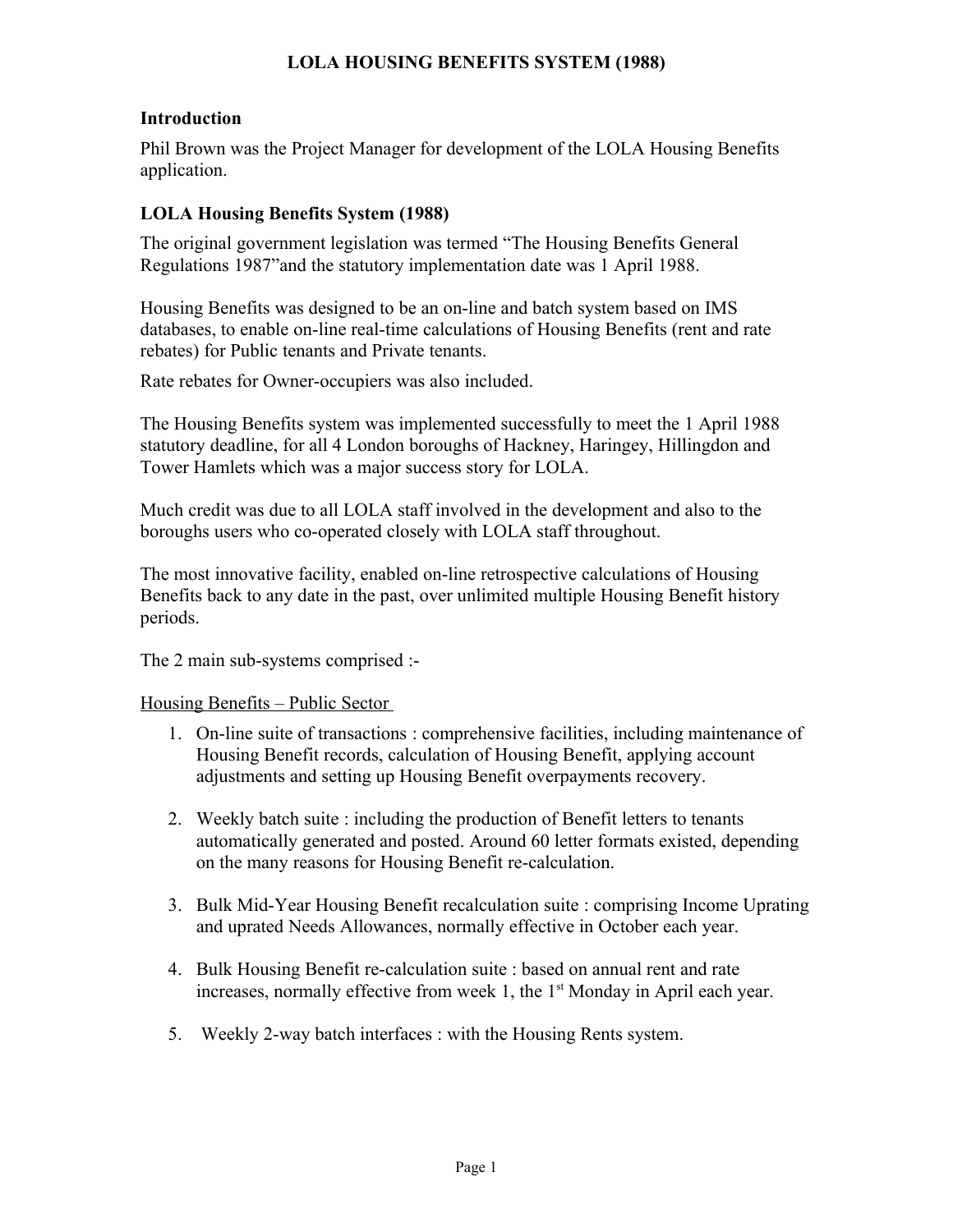# **LOLA HOUSING BENEFITS SYSTEM (1988)**

### Housing Benefits – Private Sector

- a) Equivalent Housing Benefit Private sector facilities to Public sector (1, 2 and 3 above).
- b) Bulk Housing Benefit re-calculation suite : based on annual rate increases, normally effective from the  $1<sup>st</sup>$  April each year.
- c) Weekly 1-way batch interface to the Creditors system : to enable Housing Benefits payments to be made, direct to the tenant or landlord.

### Housing Benefits Timeline

April 1982 – "LOLA Rent and Rate Rebates" goes Live (PIPS based applications – see the write-up in the "PIPS" application section).

April 1988 – "LOLA Housing Benefits" goes Live.

Late 1990's / early 2000's - Hackney, Haringey and Hillingdon migrate Housing Benefits to packages running on in-house Client Server computers.

2002 – Tower Hamlets transfer support of LOLA systems including Housing Benefits to IT NET. Subsequently also migrate LOLA systems to Client Server packages.

# **LOLA Community Charge benefits (1990)**

The LOLA Community Charge Benefits system was later developed as an independent system, but fully compatible with the Housing Benefits system.

This enabled the user to calculate a tenant's Housing Benefit and Community Charge Benefit in a single linked on-line transaction. This efficient time-saving facility was well received by the borough users.

See the Community Charge and Community Charge Benefits applications sections for more details.

# **LOLA Council Tax Benefits (1993)**

Similarly the LOLA Council Tax Benefits system was also developed as an independent system fully compatible with the Housing Benefits system.

This enabled the user to calculate a tenant's Housing Benefit and Council Tax Benefit in a single linked on-line transaction.

See the Council Tax and Council Tax Benefits applications sections for more details.

### **FOCUS – Data analysis**

All the above Benefit systems created extract files weekly, providing comprehensive data for user interrogation and analysis using the FOCUS database facilities.